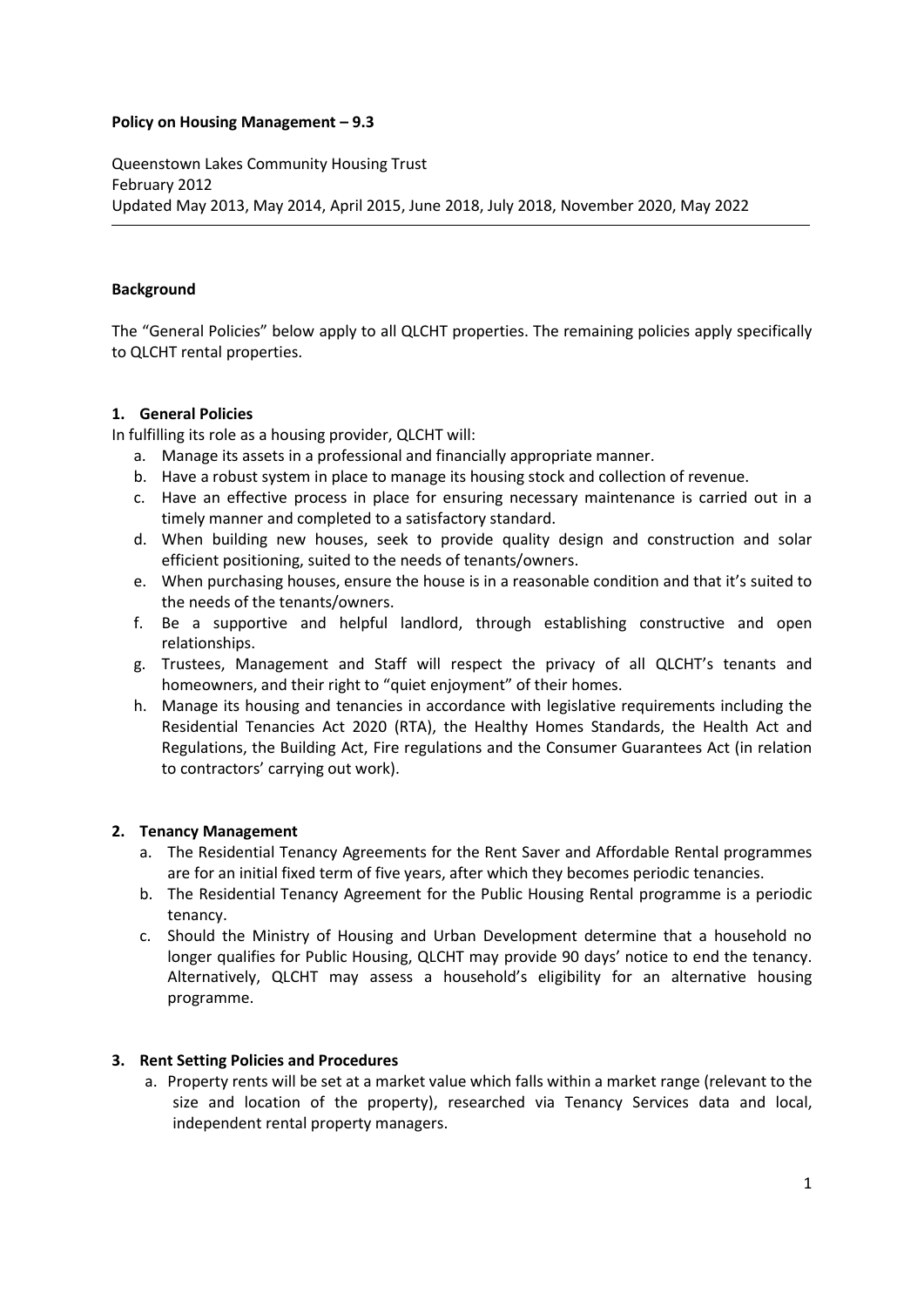- b. QLCHT will review the rent annually taking into account shifts in market rents and any increases in outgoings applicable to the property.
- c. Having undertaken an annual rent review, QLCHT may increase the rent in accordance with the RTA.
- d. When setting rents, QLCHT needs to do so in accordance with its obligations to lenders, donors, or other stakeholders.
- e. Rent Saver tenancies will be set at market rent as determined by QLCHT in the process outlined above.
- f. Rent Saver households must provide QLCHT with a copy of a bank statement, or other form of savings, showing that the minimum \$50 per week has been saved as per their Rent Saver Agreement.
- g. Affordable Rental tenancies will be will be set at the lower of market rent (as outlined above) or 30% of gross household income provided that the rent is not less than 80% of the lowest rent amount in the market range.
- h. Public Housing Rental tenancies will be set by the Ministry of Housing and Urban Development.
- i. Affordable Rental households will have a full review of their financial situation annually and if household income has altered, then rents may be adjusted accordingly by giving notice in accordance with the RTA.

### **4. Rent Payments**

- a. Rent is to be paid weekly by automatic payment, one week in advance.
- b. Full bond (a max of 4 weeks rent equivalent) must be received upon moving into the property.
- c. Bond will be lodged with Tenancy Services within 23 working days of receiving it from the tenant.
- d. QLCHT will reconcile rent payments weekly. Private information regarding tenants will be kept locked away or electronically password protected; this is an RTA requirement.

#### **5. Rent Arrears**

- a. Tenants are encouraged to contact QLCHT if they have any problems with paying rent on time.
- b. If a payment is missed, QLCHT will undertake the process for rent arrears as outlined in policy 9.13 Policy on Rent Arrears

#### **6. Pet Policy**

a. No pets are to be kept on the property without first obtaining QLCHT's written consent. As a general rule, one cat or small dog is acceptable.

# **7. Property Inspections**

- a. Property inspections will be carried out by a QLCHT contractor six-monthly and in some cases three-monthly where deemed necessary.
- b. Tenants will be asked to agree a suitable time for the inspection to be undertaken, and will be encouraged to give their input and participate in the process.
- c. Tenants are required to keep properties reasonably clean and reasonably tidy and report any maintenance items they notice to QLCHT.